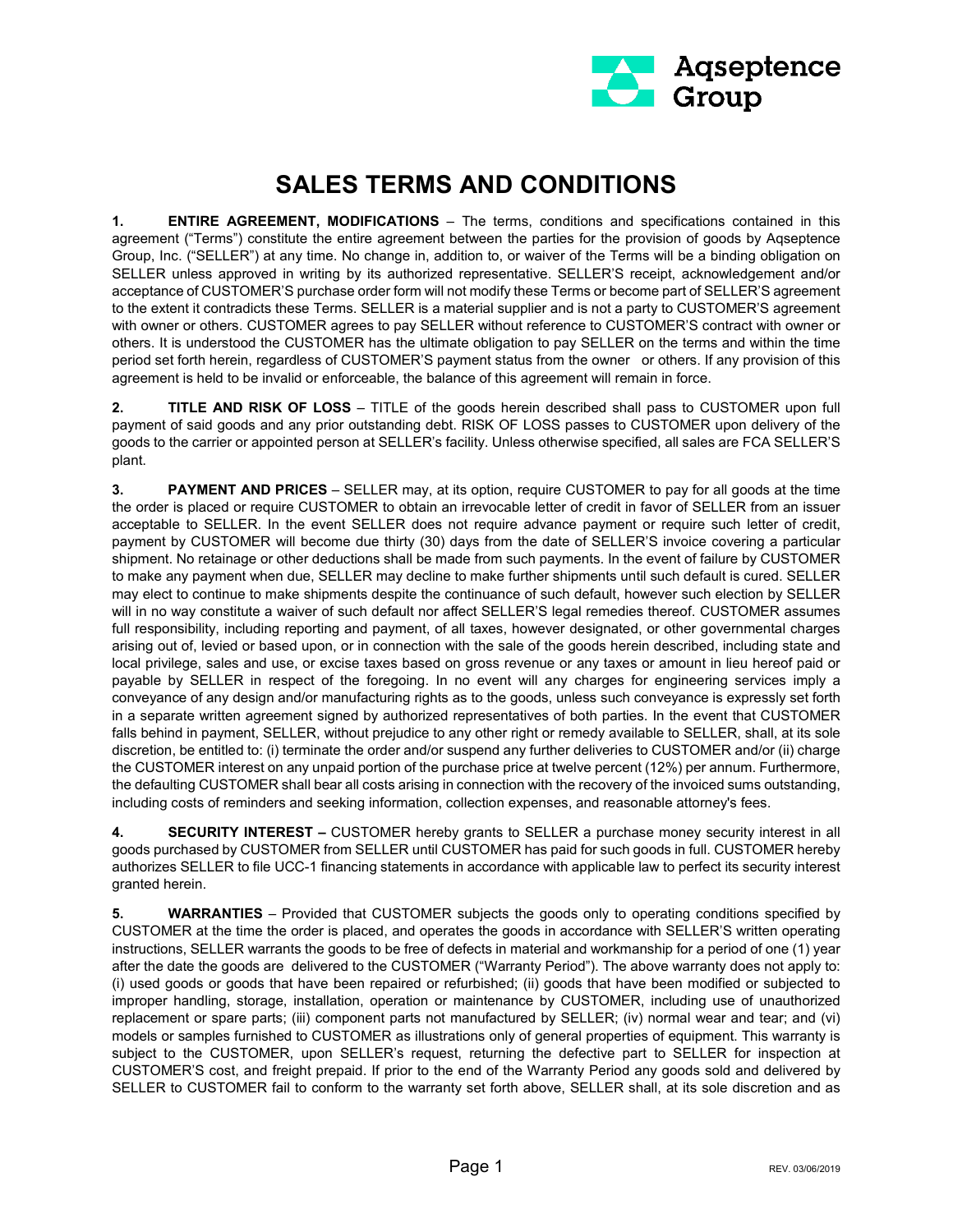CUSTOMER's sole and exclusive remedy, repair or replace the defective part. All parts repaired or replaced hereunder shall be repaired or replaced at SELLER'S facilities.

In the case that (field) services are rendered by SELLER in connection with the goods sold or the installation of a vacuum sewer project, SELLER'S warranty only applies the products and equipment sold and supplied. SELLER does not warrant or provide any guarantees for the planning, construction and installation of the system.

**6. LIMITATION OF LIABILITY** – NOTWITHSTANDING ANY OTHER PROVISION OF THESE TERMS, CUSTOMER EXPRESSLY AGREES THAT NEITHER SELLER ITS SUPPLIERS WILL UNDER ANY CIRCUMSTANCES BE LIABLE UNDER ANY THEORY OF RECOVERY, WHETHER BASED IN CONTRACT, IN TORT (INCLUDING NEGLIGENCE AND STRICT LIABILITY), UNDER WARRANTY, OR OTHERWISE, FOR ANY INDIRECT, SPECIAL, INCIDENTAL OR CONSEQUENTIAL LOSS OR DAMAGE OR PUNITIVE DAMAGES WHATSOEVER; DAMAGE TO OR LOSS OF PROPERTY OR EQUIPMENT; LOSS OF PROFITS OR REVENUE; LOSS OF POWER; LOSS OF USE OF CUSTOMER'S MATERIAL OR EQUIPMENT; LOSS OF INFORMATION AND DATA; LOSS OF INTEREST; INCREASED COSTS OF ANY KIND, INCLUDING BUT NOT LIMITED TO CAPITAL COST; BUSINESS INTERRUPTION; OR CLAIMS OF CUSTOMERS OF CUSTOMER.

CUSTOMER EXPRESSLY AGREES THAT THE REMEDIES PROVIDED IT HEREIN ARE EXCLUSIVE AND THAT UNDER NO CIRCUMSTANCES SHALL THE TOTAL AGGREGATE LIABILITY OF SELLER UNDER ANY THEORY OF RECOVERY, WHETHER BASED IN CONTRACT, IN TORT (INCLUDING NEGLIGENCE AND STRICT LIABILITY), UNDER WARRANTY, OR OTHERWISE, EXCEED THE LESSER OF ONE MILLION DOLLARS (\$1,000,000) OR THE TOTAL PRICE PAID TO SELLER UNDER THESE TERMS.

THE WAIVERS AND DISCLAIMERS OF LIABILITY, RELEASES FROM LIABILITY, AND LIMITATIONS ON LIABILITY EXPRESSED IN THIS ARTICLE & - LIMITATION OF LIABILITY, SHALL EXTEND TO THE PARTNERS, PRINCIPALS, SHAREHOLDERS, DIRECTORS, OFFICERS, EMPLOYEES, AND AGENTS OF SELLER AND ITS AFFILIATES, SUCCESSORS, OR ASSIGNS.

ALL LIABILITY OF SELLER AND ITS SUPPLIERS UNDER THESE TERMS SHALL TERMINATE NO LATER THAN TWELVE (12) MONTHS AFTER THE EXPIRATION OF THE WARRANTY PERIOD.

THE PROVISIONS OF THIS ARTICLE & - LIMITATION OF LIABILITY, SHALL PREVAIL OVER ANY CONFLICTING OR INCONSISTENT PROVISIONS SET FORTH ELSEWHERE.

**7. CATASTROPHIC LOSSES** – Notwithstanding anything to the contrary contained herein, CUSTOMER hereby agrees to assume the liability for the following specified types of losses or events: (1) reservoir or underground damage, including loss of any mineral substance, or water or the wellbore itself; (2) control of a wild well, underground or above the surface; and (3) pollution, including clean-up and control of the pollutant or contamination.

**8. CLAIMS** – Within twenty (20) days after tender of delivery to or receipt by CUSTOMER of any shipment and before any part of such goods (except for reasonable test and inspection quantities) has been changed from its original condition, CUSTOMER will inform SELLER in writing if said goods are found defective in any respect. Failure to so inform SELLER or use of said goods (except for reasonable test and inspection quantities) will be conclusive that SELLER has satisfactorily performed.

**9. MODIFICATION and INSPECTION** – CUSTOMER may request changes within the scope of the initial order and, if accepted by SELLER, the price, performance, schedule and other pertinent provisions of the order will be adjusted by mutual agreement of the parties prior to implementation of the change. Expenses incurred by SELLER due to (i) delays, other than delays which are deemed to be within the reasonable control of SELLER, and (ii) changes in applicable laws and requirements after the date of the offer submitted by SELLER, as applicable, will be treated as changes to the scope of work and the scope of the order will be adjusted as set forth in the previous paragraph. SELLER may terminate the contract and demand full payment upon such delay exceeding six (6) months or non-payment of delay fees.

CUSTOMER shall retain the right to inspect the goods or works in progress, upon reasonable notice to SELLER, in accordance with the agreed contract terms.

**10. PROPRIETARY INFORMATION** – SELLER may have a proprietary interest in the information, goods, and technology supplied, as well as in the manner of performance of the work, including but not limited to the know-how, processes, methods and techniques employed by SELLER in connection therewith. CUSTOMER will keep in confidence and will not disclose any information related to such proprietary interest, other than to CUSTOMER's employees, without the prior written permission of SELLER or use any such information for other than the purpose for which it is supplied. CUSTOMER shall indemnify and hold SELLER harmless from and against any loss, damage or liability arising or resulting from non-compliance with the provisions of this Article 10: